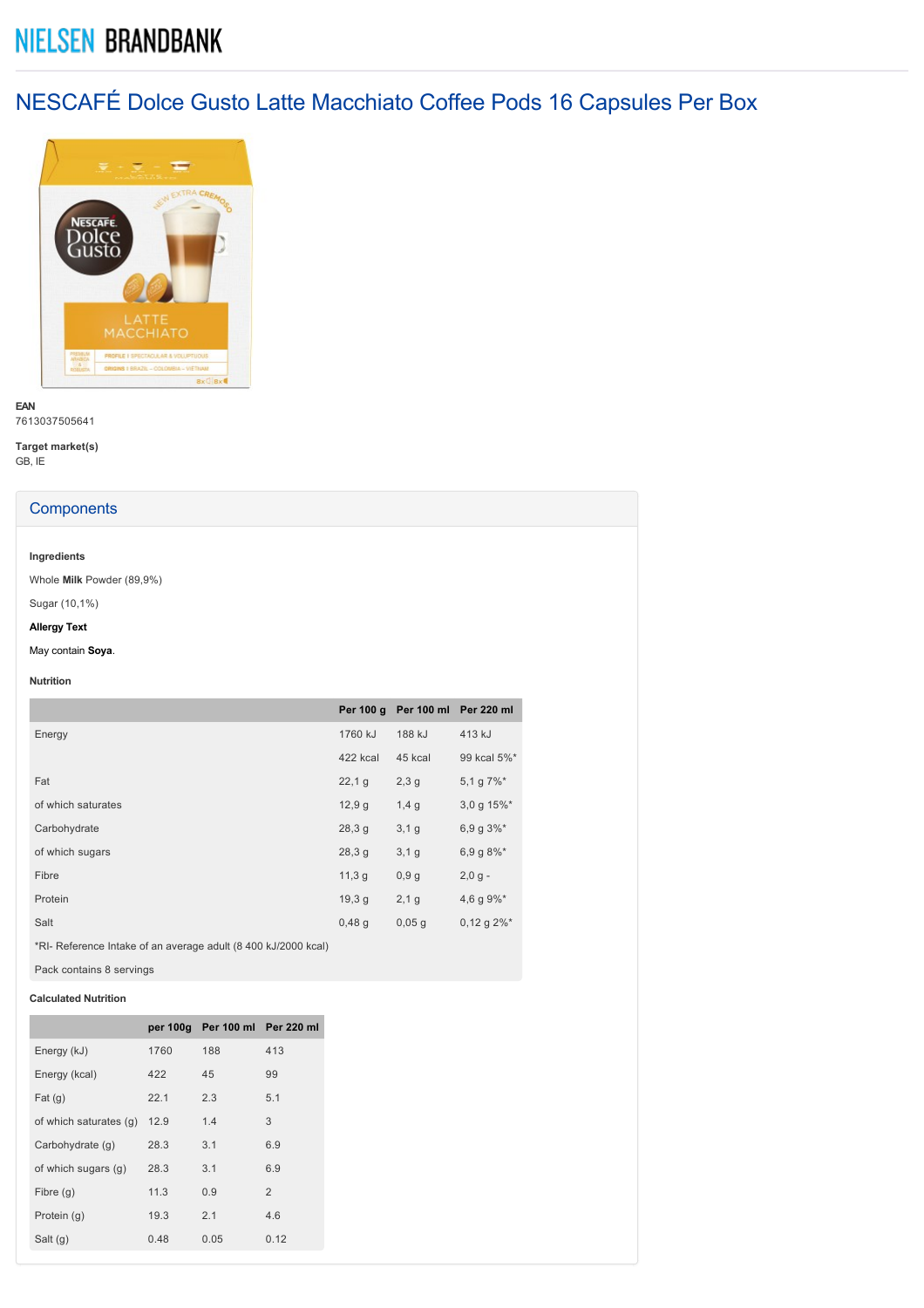# Product Description

#### **Brand**

Dolce Gusto

#### **Manufacturer Brand**

Brand - Nescafé

## **Features**

NESCAFÉ Dolce Gusto Latte Macchiato Milkier than Cappuccino Layered Italian icon Unique blend of hot milk, smooth coffee and voluptuous froth

## **Standardised Brand**

Brand - Dolce Gusto

## **Regulated Product Name**

Roast and ground coffee & whole milk powder with sugar.

# **Marketing**

#### **Company Name**

Nestlé UK & Ireland

#### **Company Address**

Nestlé UK Ltd, PO Box 207, York, YO91 1XY.

Nestlé Ireland, 3030 Lake Drive, City West, Dublin 24.

### **Third Party Logos**

• Mobius Loop

#### **Product Marketing**

Discover the spectacular NESCAFÉ® Dolce Gusto® Latte Macchiato. Milkier than Cappuccino, this layered Italian icon is a blend of hot milk, smooth coffee and voluptuous froth.

The box contains 16 capsules (8 coffee capsules and 8 milk capsules) designed for NESCAFÉ® Dolce Gusto® capsule coffee machines for you to prepare 8 mugs of Latte Macchiato.

#### **Brand Marketing**

WORLD-CLASS PREMIUM COFFEE ORIGINS

Our talented coffee creators have perfected the NESCAFÉ® Dolce Gusto® Latte macchiato two capsule recipe: one capsule for the espresso, a special blend of both smooth and fruity South American Arabica premium coffee beans, and one capsule for the frothy whole milk.

#### PROFESSIONAL QUALITY COFFEE SYSTEM

Create professional quality coffees with a thick velvety crema, thanks to the machine's high pressure (up to 15 bars).

#### AROMA FRESHNESS PROTECTION

With our hermetically sealed capsules, which preserve coffee freshness, you'll enjoy rich aromatic mugs every time.

## OVER 30 COFFEE CREATIONS

With NESCAFÉ® Dolce Gusto® you can enjoy over 30 premium coffee creations, whether you like your coffee short or long, black or white. Enjoy a choice of bold Ristretto, intense Espresso, aromatic Lungo and full-bodied Grande or frothy Cappuccino, smooth Latte Macchiato, or even hot chocolate, teas, and cold beverages.

#### **Other Information**

Packed in a protective atmosphere.

Green Dot

Recyclable Carton

Nutritional Compass® ®Reg. Trademark of Société des Produits Nestlé S.A.

#### **Further Description**

More information on: www.dolce-gusto.co.uk www.dolce-gusto.ie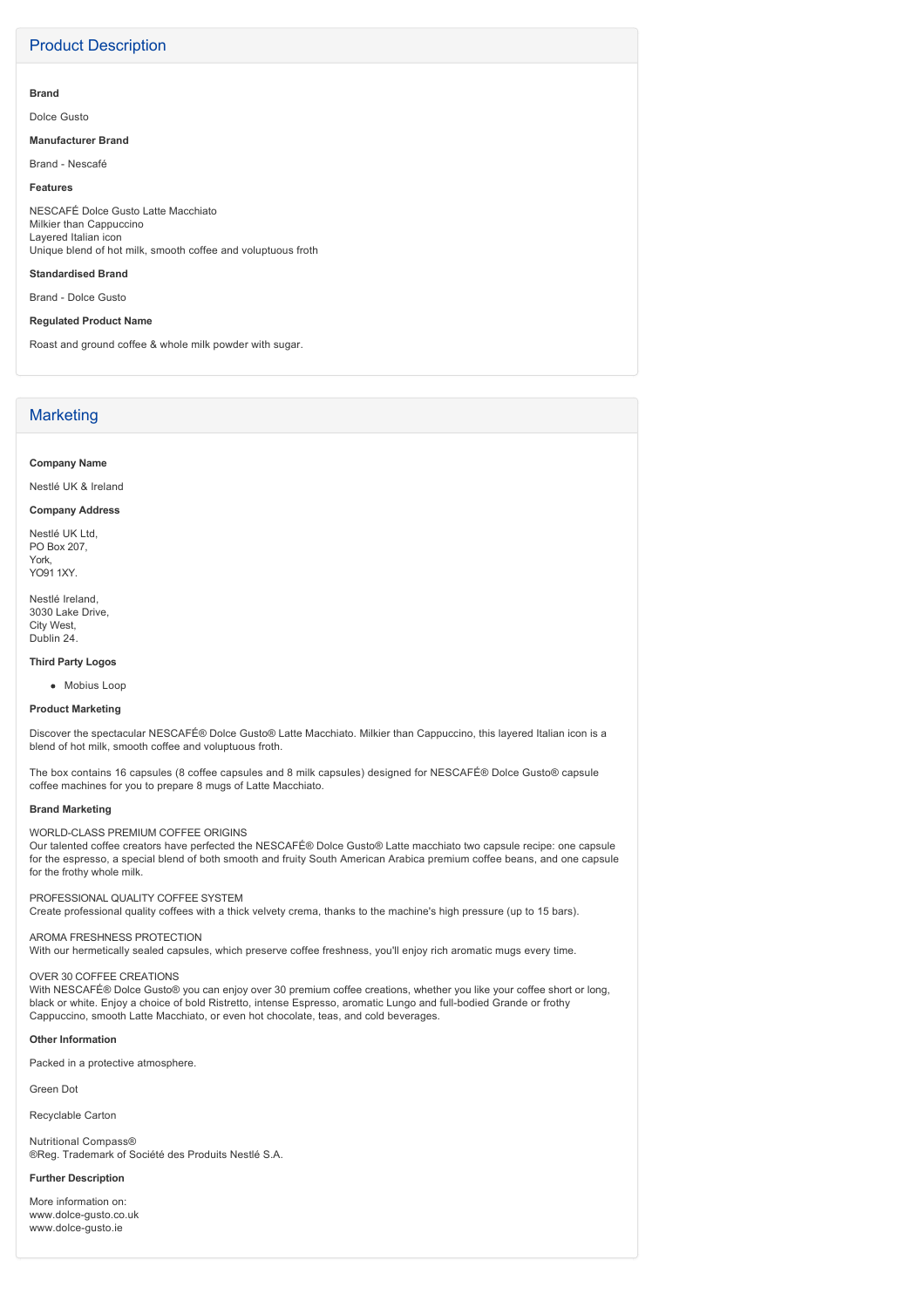# Health & Lifestyle

## **Allergy Advice**

Milk - Contains Soya - May Contain

# Storage & Usage

## **Storage Type**

# **Type**

Ambient

## **Preparation and Usage**

Easy to prepare Simply slide the milk capsule first and then the coffee capsule into your NESCAFÉ® Dolce Gusto® machine. Your Latte Macchiato will be ready right away.

## **Storage**

Store in a clean, cool and dry place.

# Brandbank Captured Pack Data

**Pack Size**

183.2g ℮

**Numeric Size**

Numeric Size - 183.2

**Pack Type**

Type - Box

**Usage Count**

Number of uses - Servings

8

**Usage Other Text**

Pack contains 8 servings